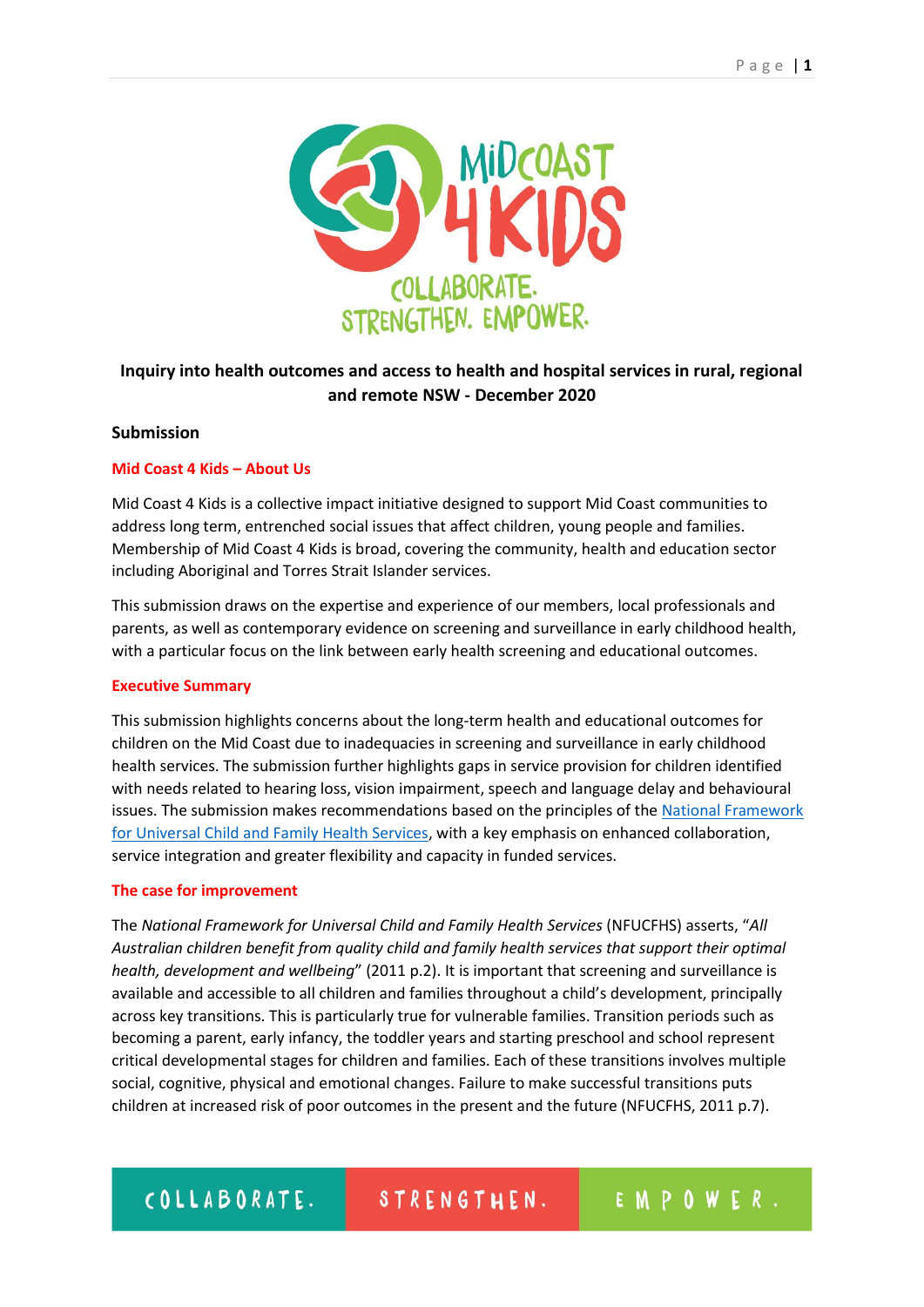There are 6,879 children (aged 0-5) on the Mid North Coast in the 'vulnerable young children group'. This is approximately 1 in 3. This means they do not have the skills (learning, socio-emotional, physical) to flourish at school (Edwards et al, 2020 pp.38). On average, these children are estimated to cost the NSW Government \$171,000 each for the key human services they use up to the age of 40. This is 2.9 times the average cost for all NSW children aged 0-5.

- 43% of these children have parents who have interacted with the justice system
- 35% of these mothers smoked during pregnancy
- 31% of these children had a concern report
- 24% of these mothers were aged 21 and under during child birth
- 8% of these parents have been in social housing

## *[\(Their Futures Matter Data Pack,](https://www.theirfuturesmatter.nsw.gov.au/__data/assets/pdf_file/0003/723972/Mid-North-Coast_.pdf) Mid North Coast, 2019)*

There is a strong economic argument for supporting children and families early. Benefits accrue to the whole of society, through enhanced human capital and capability, increased productivity, greater social inclusion and reduced expenditure in health, welfare and crime, related to disadvantage across the life span (NFUCFHS, 2011 p.7).

The *Australian Early Development Census* shows us there are a significant number of children on the Mid Coast starting school with vulnerabilities across a range of domains and there has been no significant change in this trend since 2009.

|                      | <b>Developmentally vulnerable</b><br>in 1 or more domain/s | <b>Developmentally vulnerable</b><br>in 2 or more domain/s |
|----------------------|------------------------------------------------------------|------------------------------------------------------------|
| <b>Greater Taree</b> | 25.8%                                                      | 12.3%                                                      |
| <b>Gloucester</b>    | 23.5%                                                      | 10.0%                                                      |
| <b>Great Lakes</b>   | 19.9%                                                      | 9.0%                                                       |
| <b>NSW</b>           | 19.9%                                                      | 9.6%                                                       |

*Source: AEDC Data, 2018<https://www.aedc.gov.au/data/data-explorer>*

When universal population health services are available to all children and families in the population, the range of developmental outcomes narrows and more children approximate the average, that is, more children attain normal development. Further, the targeting of additional services and supports for children at or below the vulnerability threshold for normal development leads to a decrease in the number of children not attaining normal development (Hertzman and Power, 2004 pp.483-443).

## **Spotlight on the universal child health and development program on the Mid Coast**

The Hunter New England LHD has a complex multi-layered system of funding and service delivery involving a range of government and non-government stakeholders supporting children and families. While there are examples of high quality service provision throughout<sup>1</sup>, inconsistency and fragmentation of services across the service sector means many children and families, particularly those who are most disadvantaged, are not receiving the services they need, when they need them.

<sup>1</sup> An example of high quality service provision is the *Safe Start Program* that provides psychosocial, mental health and domestic and family violence screening to all women from the time of booking antenatal services. Women identified as potentially vulnerable are actively followed up by Maternity and Child and Family Health Nurses as well as a multidisciplinary team until those women are linked with adequate support for both themselves and their children (Maternal and Child Health Primary Health Care Policy, 2009).

| COLLABORATE. | STREN |
|--------------|-------|
|--------------|-------|

**.**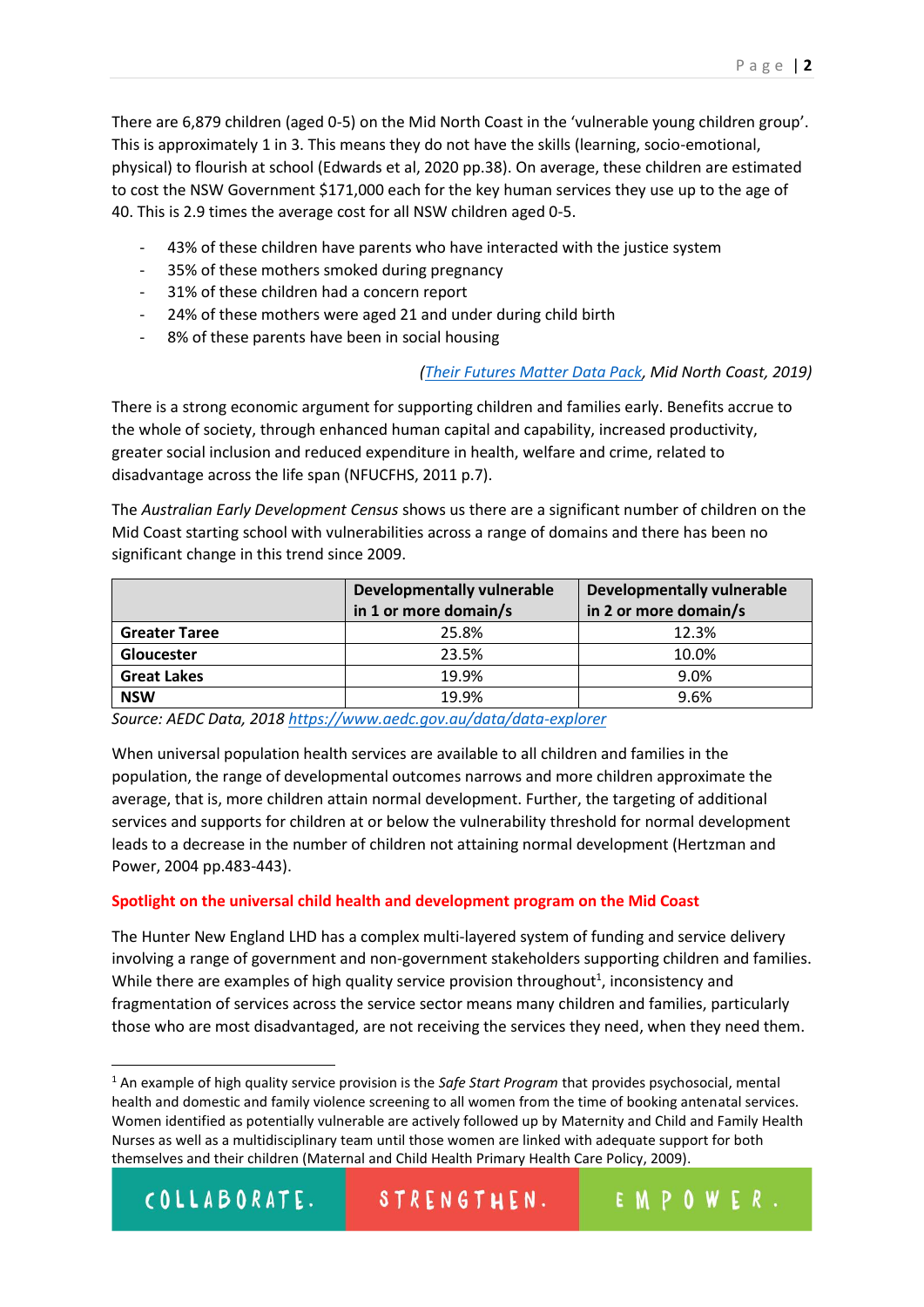In NSW, early health and development screening is scheduled from birth to 5 years of age<sup>2</sup>, as outlined in the Personal Health Record or "Blue Book". The Blue Book is issued to parents of every child born in NSW to track individual health and development.

Mid Coast 4 Kids have identified significant numbers of children falling through the gaps, failing to access services; encountering significant wait times; and /or incurring substantial out of pocket costs to address such issues as hearing loss, vision impairment, speech and language delay and behaviour issues. This is mirrored across Australia, as demonstrated in the *2014 National Survey of Child and Family Health Nurses*, which revealed a rapid drop off in contact with Child, and Family Health Nurses after 6 months (Schmied et al, 2014). This means a significant number of children are at increased risk of not having issues detected early enough to seek support and intervention before commencing school.

In 2001, the *Get It Right for School* program was a near universal before school screening program provided by Child and Family Health Nurses through Community Health in Taree, Forster and Gloucester. This program packaged together a number of services and ensured children's hearing, vision, weight, height, motor, speech and language development were screened. Local practitioners regard this program as the 'gold standard', most closely aligned with the integrated promotion, prevention and early intervention approach supported by the literature.

In 2016, this program was discontinued, the Lower Mid North Coast being the last in the New England Health District to move to Activity Based Funding, with before school screening now seen as a Primary Health Care role<sup>3</sup>. This current, more fragmented system, places the onus of responsibility on parents to navigate service provision across a range of domains and locations. This includes Child and Family Health clinics; GP clinics; immunisation clinics; audiometry clinics; and early childhood education settings (StEPS – Statewide Eyesight Pre-schooler Program).

For parents presenting to GP clinics, *[Blue Book](https://www.health.nsw.gov.au/kidsfamilies/MCFhealth/Pages/child-blue-book.aspx)* Checks or the *Healthy [Kids Check](https://www1.health.gov.au/internet/main/publishing.nsf/Content/AA19024A21F2A7EACA257BF0001DAB97/$File/Medicare%20Health%20Checklist%20SCREEN.pdf)* are not consistently offered and where the check is undertaken, it is completed within a limited period of time. Access to the check has also been impeded by the removal of the Medicare Item number, which previously enabled generalist practice nurses to assist, providing less incentive for GP practices to undertake the checks.

*"Had vaccinations with the GP who didn't do any checks using the Blue Book. I feel sometimes it is just a tick and flick and not a full check-up".*

Early Childhood Screening Survey, Mid Coast 4 Kids, 2020

At Taree, Forster and Gloucester Community Health Centres, the immunisation clinic is coordinated by generalist nurses and operates independently of Child and Family Health Nurses who are

1

 $2$  The four-year health check can be supplied to any child, including children 5 years of age, up until they attend school.

<sup>&</sup>lt;sup>3</sup> Funding previously used to supply before school screening services were utilised to provide Forster with a Childhood Immunisation Clinic and to reduce Audiometry wait times in Taree by adding another clinic.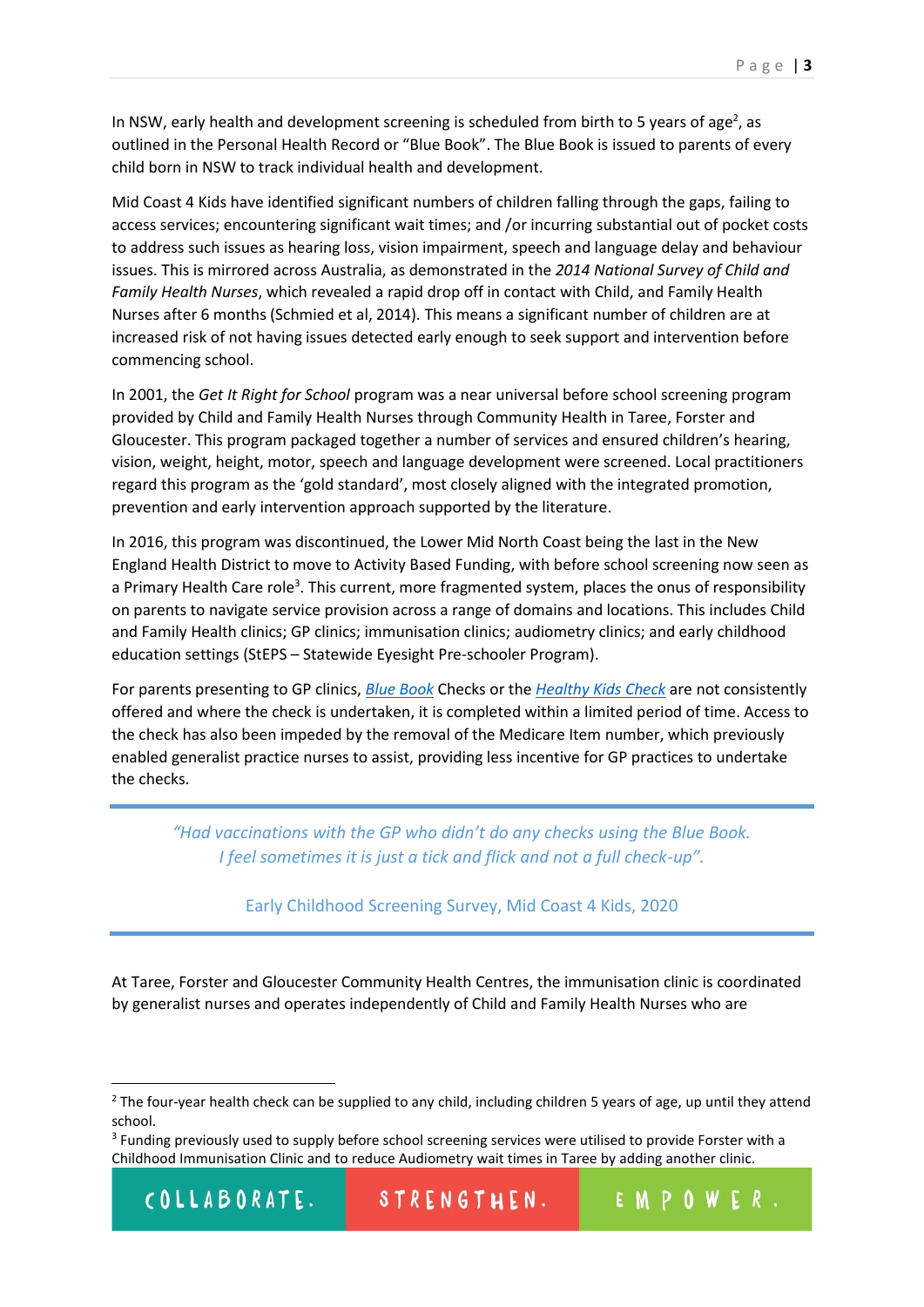specifically trained in developmental surveillance. Parents are required to make a separate appointment to access early childhood screening services.

The audiometry service provided at Taree is currently offered two days per week. The service only provides five appointments per day, and a single family can sometimes take multiple appointments. There is currently a wait list of four to six weeks to access this service. In saying that, community awareness of the clinic is low and were the service to be promoted, the wait list would grow with no capacity for the clinic to provide additional services.

Hearing loss affects both physical and psychosocial areas of development such as language, motor skills and parent / infant interaction. Early identification of any hearing loss must therefore be a priority for child and family health services. Targeted services are also required to provide support where an increased need or risk factor is identified (NFUCFHS, 2011 p.20).

Aboriginal and Torres Strait Islander children on the Mid Coast are better off. Hearing assessments are available through the local Aboriginal Corporation Medical Centre (Biripi and Tobwabba), with an Ear Nose and Throat (ENT) Specialist visiting the area once per month to provide specialist medical services. In saying that, children requiring further assessment or surgical intervention, are required to travel to John Hunter Children's Hospital in Newcastle, a two-hour drive, which incurs additional out of pocket expenses for families in the form of travel and accommodation.

## *Parents are currently being advised of wait times anywhere between 4 and 6 years…*

Non-Aboriginal and Torres Strait Islander children, who require further assessment and intervention, have a different pathway. Parents are currently being advised of wait times anywhere between 4 and 6 years. Children who require surgery (e.g. grommets, adenoidectomy, and tonsillectomy) are required to travel to John Hunter Children's Hospital in Newcastle, most often following a significant wait period. With such long wait lists, children are missing opportunities for early intervention and in many cases have already started school without having their hearing loss being addressed. For parents who elect to pay for private services, costs are cited to be anywhere between \$2,500 and \$20,000 depending on the medical needs and ongoing supports required by the child or children.

*"It shouldn't matter if you're in the public system, it should be covered for those that can't afford to go private. They did it for corona virus so why can't they do it for these important services that impact on so many different aspects of a child's learning and development. We don't live in America".*

*Amanda's Story*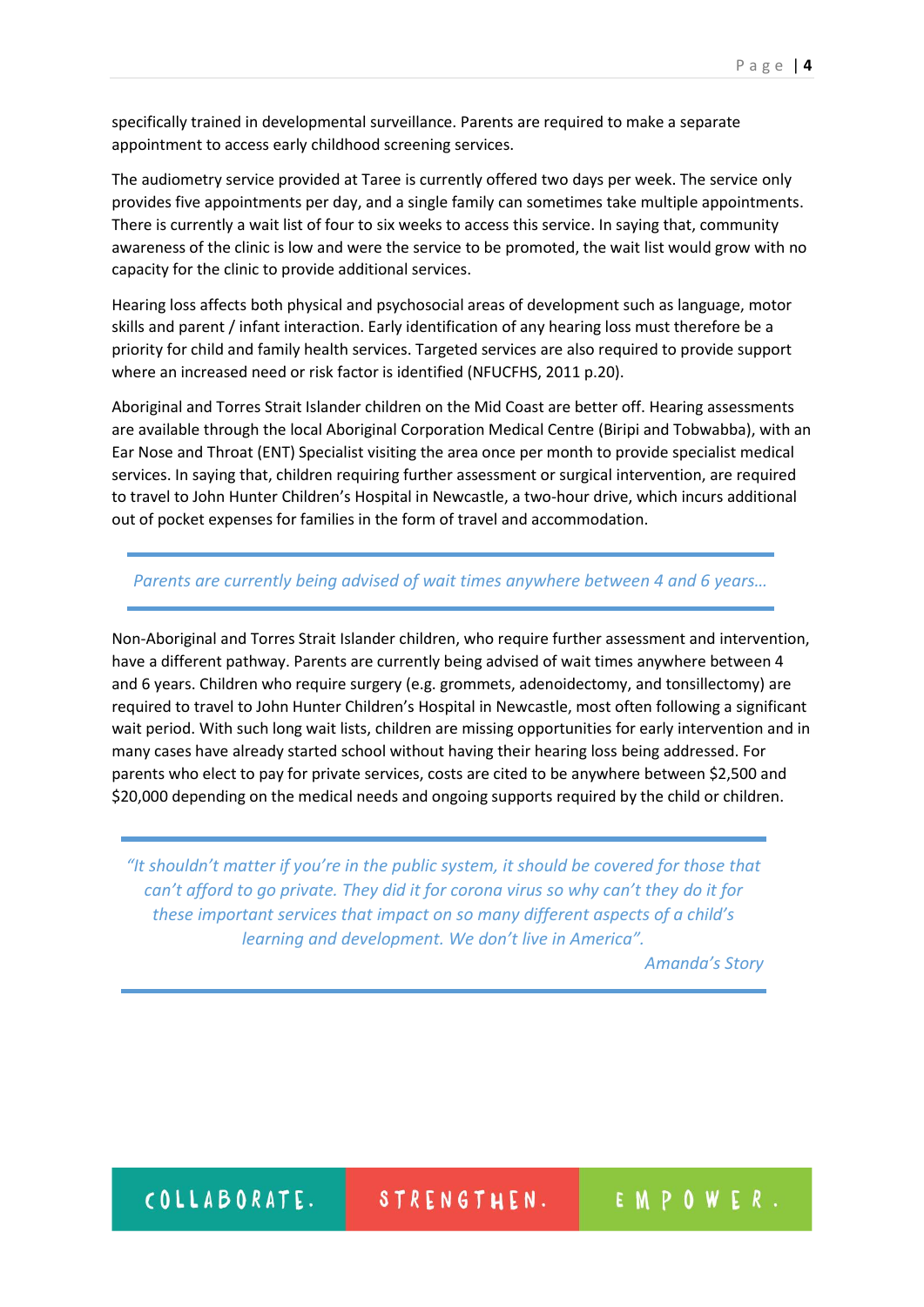Availability of allied health services, such as Speech Pathology, Occupational Therapy and Psychology, is a significant issue in this area. There are long waiting lists through the public system (12 months +). Children aged 0-6 are now eligible to access funding through the NDIS on the Early Childhood Early Intervention (ECEI) program. However, despite having access to generous funding packages, extensive waiting periods mean that children miss vital hearing, medical and other allied health services in the preschool years. NDIS funds are also being used as a 'stop gap' to access services while children wait for underlying issues to be addressed. Refer to Martha's story (Story 7), her child, confronted with a substantive wait time for ENT surgical services, was given access to a speech therapist. This afforded little to no benefit, as the underlying hearing issue had not been addressed. A grossly inefficient use of funds.

The Mid Coast is an area characterised by significant disadvantage (SEIFA, 2016 – 928.0 - 15<sup>th</sup> percentile), where many families face adversity and challenges including inter-generational trauma, domestic and family violence, mental health issues and unstable housing. For these families,

*"It was important to me he had the ability to learn and hear when starting school. I did not want him to have to wait and spend 6 years with his head underwater, unable to learn as I know he is very smart. In 6 years, he would be nearly in high school, his schooling would be seriously affected, his mental health would suffer and my own as his main support".*

*Martha's Story*

navigating complex systems is challenging and often considered too hard.

*"Working as a Learning and Support Teacher in the Taree area for a number of years, it has become increasingly frustrating not being able to access Speech Pathology services through Community Health. At the end of 2017, there were seven referrals made to Community Health for speech and language assessments of children who were to commence Kindergarten in 2018. The intake for that year was 34 children, which is nearly twenty percent of children enrolled. These seven children were identified as having difficulties while attending their Kindergarten orientation by teaching staff who have experience working with children who have developmental and speech delays.*

*The referrals were unsuccessful as the Speech Pathology department give priority service to children under school age. Being school age, these children fell through the gap in universal screening services and their learning was invariably affected. We had to negotiate training for staff to help up-skill them for children presenting with these deficits.*

*Speech Pathologists from Community Health have previously come to schools to implement individual programs with children. This generally occurs when there is no capacity for the children to attend Allied Health clinics. This has great outcomes for children, if parents can attend they do, but the best outcome is that the Student Learning Support Officers can attend and continue the program during the school week, which allows for generalised learning and practice of the tasks to assist with articulation and language. Again, Community Health do not have the capacity to attend schools any longer.*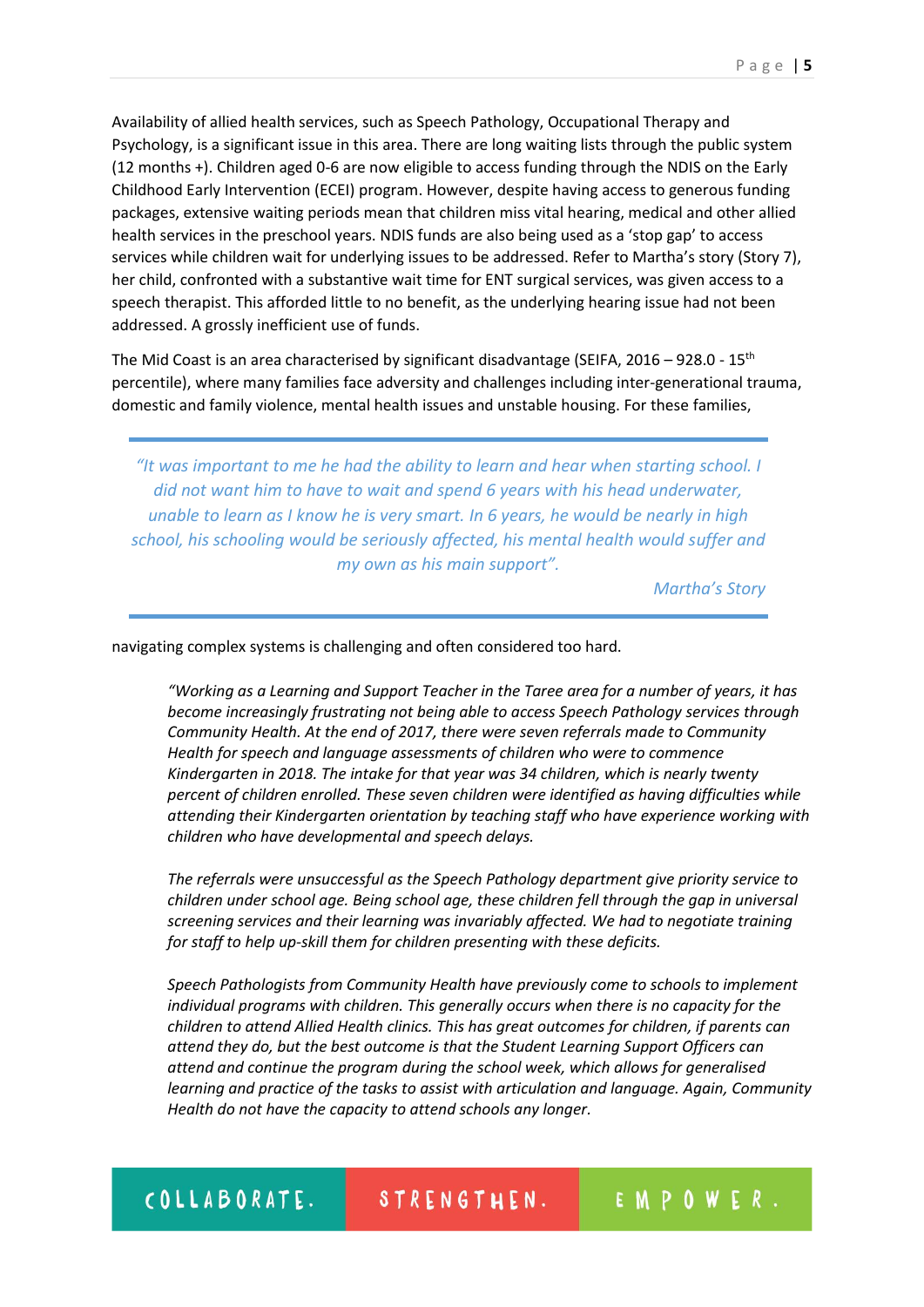*Most schools have stopped referring to Community Health as the wait list is six to twelve months at best. Sometimes when families do obtain an appointment they forget to go, do not have transport, or in some cases, the children flatly refuse to go. As mentioned previously, schools are a place of security for some children and are therefore the best place for engagement with services.*

*This is just one school that has difficulty accessing speech pathology. Many parents do not have the capacity to attend a GPs office and request Enhanced Primary Care, or the finances to pay above Medicare rebates if they are successful in acquiring an EPC"* (Lynn Brettle, President of the Manning River NSW Teachers Federation).

According to [Brighter Beginnings](https://www.nsw.gov.au/initiative/brighter-beginnings), the NSW Government "*is committed to giving every child in NSW the best start in life."* Further, "*making sure children are developmentally on track when they start school is the first step to achieving full participation and lifetime health, education, social and economic benefits."* 

Timely access to developmental surveillance is a critical component of this initiative. However, this needs to be considered in the context of social determinants of health including housing stability, domestic and family violence and poverty. These risk factors contribute significantly to developmental vulnerability. Innovative, community driven solutions are required to address access to services in this community.

## **Recommendations**

**Mid Coast 4 Kids** support the principles of the *National Framework for Universal Child and Family Health Services*.

## **Principle 1 - Access**

**.** 

- Universal screening services on the Mid Coast should be free, appropriate and accessible for all children and families and articulated where possible with other children's services e.g. [Connected Beginnings,](https://www.education.gov.au/connected-beginnings-program) [First Steps Count](https://www.facebook.com/firststepscount/)<sup>4</sup>

With construction of Stage 1 commencing early 2021, *First Steps Count Child and Community Centre* will be a unique facility in Taree, providing an integrated model of service delivery, coordinating programs and services for children, young people and families as well as serving as a thriving community hub. The Centre is targeting children aged 0-12, with a specific focus on ensuring that children and their families are supported and ready to start school, and that children are supported through critical periods of transition as they develop.

EMPOWER.

<sup>4</sup> *Connected Beginnings* aims to support Aboriginal and/or Torres Strait Islander children in areas of high need, be well prepared for school by supporting Indigenous pregnant women, and Indigenous children from birth to school age. Over time, it is anticipated the program will contribute to reducing the difference in school readiness and education outcomes between Indigenous and non-Indigenous children. The Connected Beginnings Program is delivered on the Mid Coast through the Department of Education and Biripi ACMC, with the lead school being Taree Public School. The Program provides outreach and support so more Aboriginal and Indigenous families get involved in early childhood services; and brings together early childhood and health services so Indigenous families have a place in their community for these services.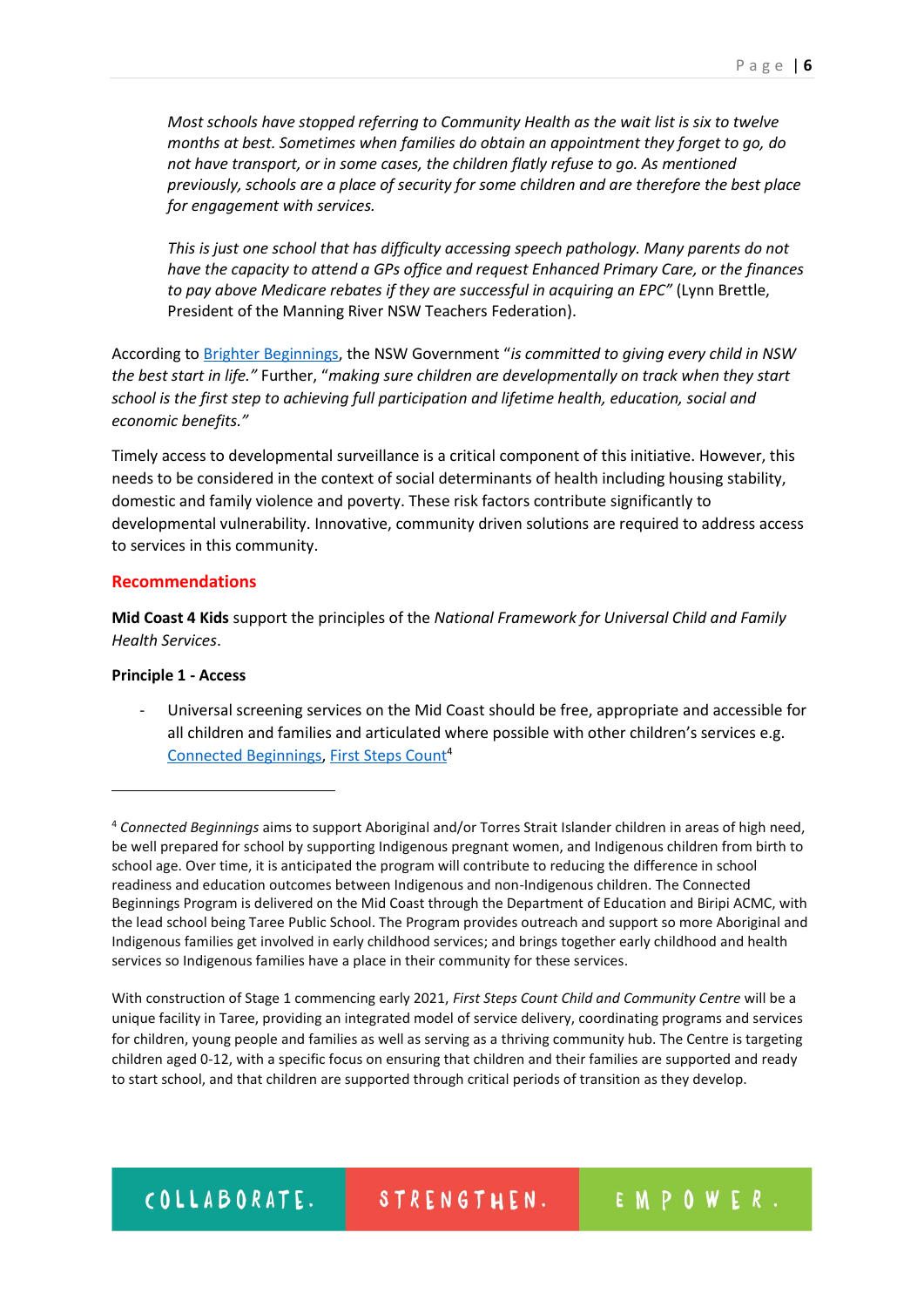- Increase in funded services to be provided through Community Health on the Mid Coast, this includes but is not limited to, audiometry services, psychology services, speech pathology and occupational therapy.
- Medical and allied health services should be localised, with health and education partnerships formed to encourage and support professionals to relocate to rural and remote areas where skill shortages are identified. There is a significant need for local Ear, Nose and Throat services in the Mid Coast region, as identified by the stories of our local families (Appendix 1).
- Services should be delivered flexibly how and where the family need it. Some families will need help to access services, therefore greater investment in integrated service hubs and

*We need a well-trained ENT paediatric doctor who is based in our region so people can stay in their own area to access these services. To be able to see an ENT in your own region would make these treatments and surgeries much more comfortable and less expensive.*

*Alex's Story*

intensive child and family support services (e.g. First Steps Count Child and Community Centre).

- Increased emphasis by GP services on the importance of th[e First 2000 Days](https://www1.health.nsw.gov.au/pds/ActivePDSDocuments/PD2019_008.pdf) and the performance of the Healthy Kids Check. This should include the reinstatement of the Medicare Item number for general practice nurses to assist, as well as comprehensive training provided for same.

## **Principle 2 – Equity**

Universal early and family health services play a key role in reducing inequalities between population groups. Greater flexibility in service provision to ensure population groups facing adversity can access services. This should include increased capacity for Child and Family Health Nurses and other allied health staff to make universal screening services available in early childhood settings and through integrated service hubs. Refer to [Thriving and on Track](https://bsphn.org.au/support/for-your-patients-clients/child-youth-and-family/) and th[e Rockdale Hub](https://www.rockdalehub.com.au/) as examples.

#### **Principle 3 – A focus on promotion and prevention**

The primacy of health promotion, prevention and early intervention is recognised in service delivery. This should extend to the resourcing of ongoing, localised community campaigns and innovative programs that emphasise the importance of the [First 2000 days of life](https://www.health.nsw.gov.au/kidsfamilies/programs/Pages/first-2000-days.aspx) and support families to access services and supports that build capacity in children and families.

#### **Principle 4 – Diversity**

That the diversity of local families and communities is valued and services are sensitive and responsive to family, cultural, ethnic and socioeconomic diversity. In this regard, support the development of integrated models of care, where health, early childhood services and schools work together to increase access for vulnerable families to early childhood development surveillance (Edwards et al, 2020 p.6). On the Mid Coast, this means ongoing support for *Connected Beginnings*, *First Steps Count Child and Community Centre* and

#### COLLABORATE. EMPOWER. STRENGTHEN.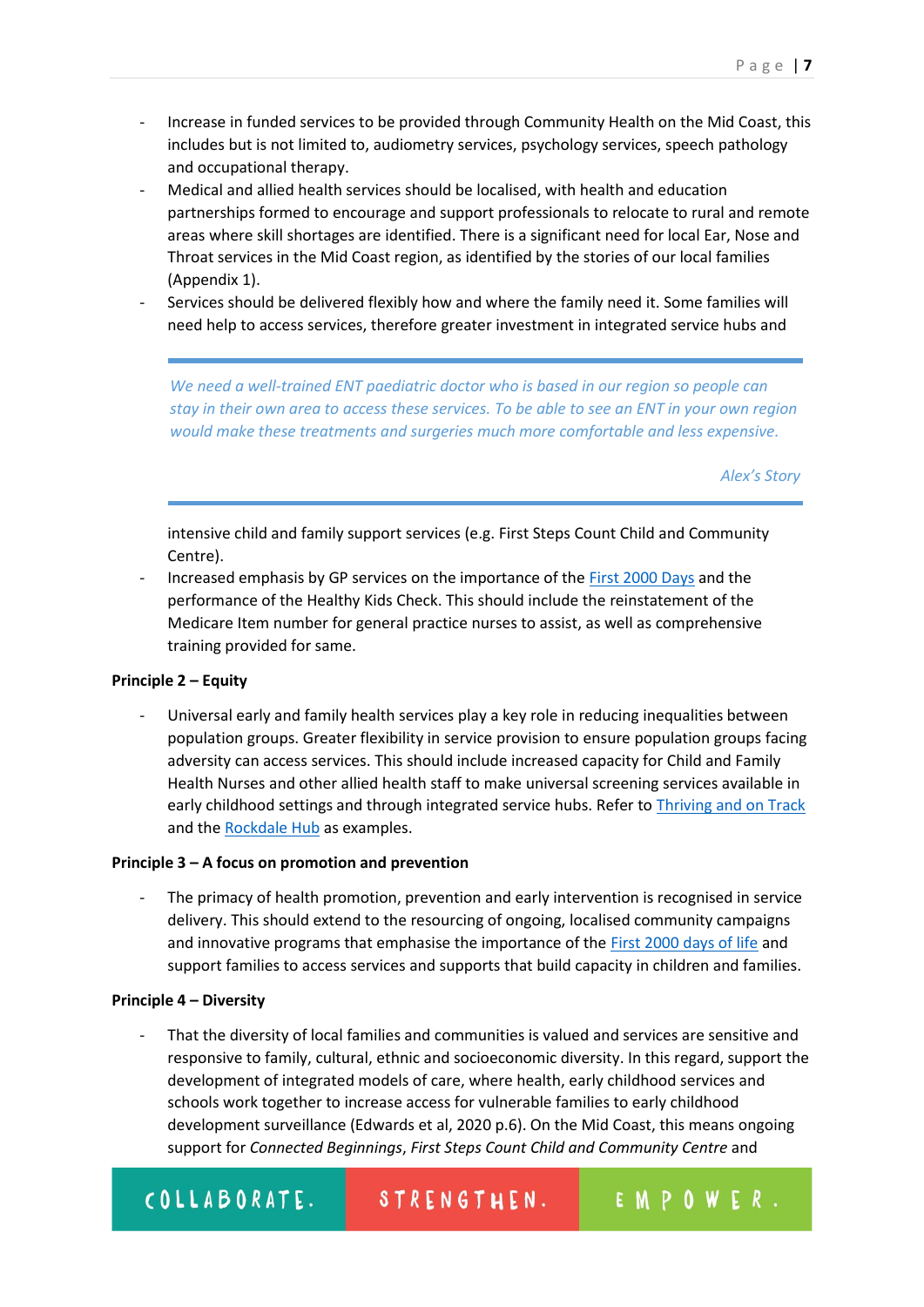increased capacity and flexibility in Community Health services to deliver in a variety of settings.

#### **Principle 5 - Collaboration and partnership**

- Increase the capacity of child and family health services to work in partnership with primary, secondary and tertiary health services and the education, welfare and disability sectors to provide coordinated, multi-disciplinary care and integrated service delivery. On the Mid Coast, this means funding capacity within existing services to build and maintain multidisciplinary care teams to ensure the continuity of care at key transition points is seamless.

#### **Principle 6 – Evidence based**

Services should reflect the best evidence or harness practice wisdom where evidence is not available. Better-coordinated and integrated approaches to service models and collaborative ways of working are increasingly being recognised both nationally and internationally as the best way to meet the needs of children and families. This means partnership and collaboration across professions and traditional service boundaries and coordination of service delivery results through enhanced access to services, improved health outcomes, a wider choice for consumers; and a reduction in the use of inappropriate or unnecessary services (NFUCFHS, 2011 p.11).

#### **Appendix 1: Stories of our children**

#### **Story 1: Alex and Heath**

## **Alex White interview: ENT services in the Mid Coast**

#### *Cundletown 2430*

We required ENT services when my son, Heath was four years old (he is now nine) and we noticed he had sleep disordered breathing. He needed to have his adenoids and tonsils out and we also found out he had a tongue tie which causes breathing problems. He now has an expander in to broaden his jawline.

All of these problems were initially diagnosed by our GP. We did not have to wait a long time to see an ENT because we decided to be treated as private patients but we did have to travel outside our area to Port Macquarie. We had private health insurance, however, we were still out of pocket because of the gap fees and travel expenses.

The two weeks after this surgery were agonising as we had to be alert for bleeds and were told to drive from Taree straight to Port Macquarie hospital if he was to have a bleed, as Manning Base did not have an ENT if he had to have corrective surgery to stop the bleeding.

Another 3 years on and Heath's breathing problems returned. We had to source another ENT out of the area - this time in Sydney. He had his adenoids removed for the second time and had his turbinates in his nose shaved, resulting in plastic cones in his nose that had to be removed. This was another long two weeks. Then he had to have the cones removed where the ENT accidentally clipped the skin inside his nose causing a nosebleed.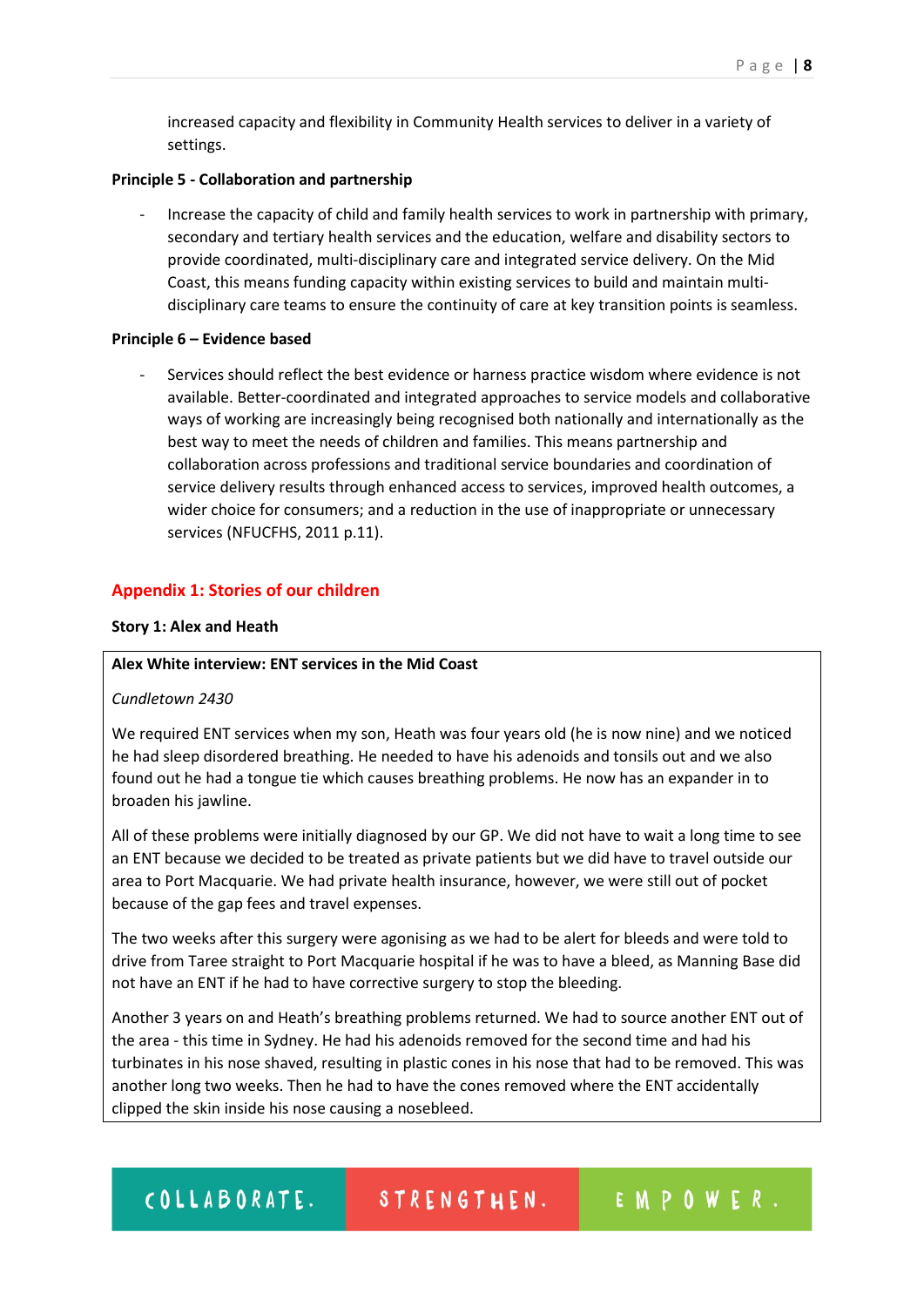We were even more out of pocket the second time round due to the longer stay and accommodation costs in Sydney.

I estimate we were out of pocket around \$3000 just for the first round of ENT services in Port Macquarie but all up after Heath required that second round of surgery in Sydney I think we've probably forked out around \$20,000 all up (included some orthodontics).

Heath's health is really good now and he's breathing well and sleeping through the night. Previously he had a lot of behavioural problems and we noticed the impact on his learning and development but now we're noticing a big improvement.

A very sad downside of all of these treatments that have had to take place outside our own home area is that Heath has since developed a fear of doctors. Sadly, we will be heading down that path again with our almost 3 year old daughter Mia as she has developed signs of sleep disordered breathing and will have to travel away again.

We need a well-trained ENT paediatric doctor who is based in our region so people can stay in their own area to access these services. To be able to see an ENT in your own region would make these treatments and surgeries much more comfortable and less expensive.

## **Story 2: Amanda and Lucas**

**Amanda Dickson Sinclair** *Gloucester 2422 Lucas was four at the time and is now aged 7*

Our family has found accessing ENT services in the Mid Coast region extremely difficult and near impossible without the necessary funds to pay as private patients.

When my son Lucas was aged four and started pre-school, he began getting lots of infections in his tonsils. Like many children, their immune system has to grow and develop some tolerance to infections but for Lucas his tonsils seemed to become a target.

The problem kept reoccurring with tonsil flare-ups at least every two months and a high fever for at least 3 days before the antibiotics would kick in. His throat was so swollen you could hardly see the back of his throat. That was just in his first year of pre-school which was such a crucial stage in his development.

Our local GP sent through a request for Lucas to be seen by an ENT at John Hunter Hospital so he could have his tonsils removed. We didn't have private health insurance or the financial means to pay privately so we were in the in the public health system. A year had passed with no word from John Hunter Hospital whatsoever and we were on a waiting list.

Because Lucas also has autism, when he was five he did a second year of pre-school. Because of his autism, he was sometimes non-verbal it was difficult for him to tell us when he wasn't feeling well so the ear infections would get ahead of us before we would know – kids with autism don't tell you when there's something wrong.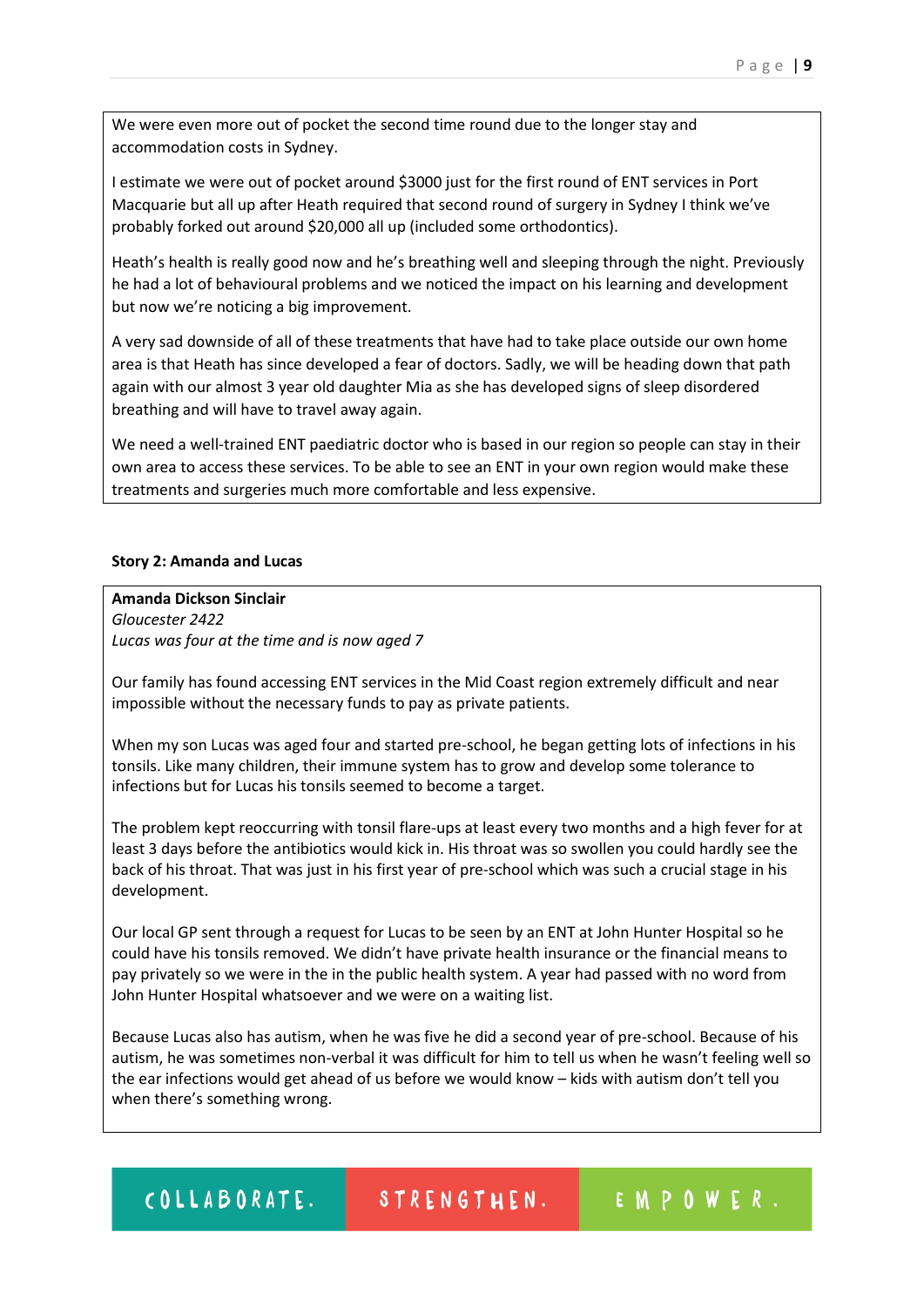It continued getting worse to the point that Lucas was continuously on antibiotics. This shouldn't have happened but it did. The GP said this was not ok and sent an urgent request to have his tonsils removed but yet another 6 months passed from that escalated request and yet the only contact I had to date from John Hunter Hospital was when they left a voicemail asking me if we would still like Lucas's name left on a waiting list.

So that was three years and just one communication response in the form of a voicemail from John Hunter.

The thing that bothers me the most about this, given that we know Lucas couldn't vocalise his problems because of autism, is that his throat could have completely closed up and major damage could have occurred and John Hunter Hospital knew that Lucas had autism.

It's not as though I didn't follow up with the hospital once we were placed on the waiting list – I was calling over those years with John Hunter and I just kept getting the same answer…we're on the waiting list.

John Hunter Hospital needs to do better with their communication around these waiting lists and they need to make sure that the kids are getting the health care they need. It shouldn't matter if you're in the public system, it should be covered for those that can't afford to go private. They did it for corona virus so why can't they do it for these important services that impact on so many different aspects of a child's learning and development? We don't live in America. We also need ENT and paediatric services here in the Midcoast. Currently paediatric services only come to Gloucester on one day once a month from out of area. We're still on a waiting list for paediatric services. It's a lot to take children to Sydney every 6 months and we can't afford to stay so we do it in one day and that's gruelling.

Too many of us just sit quietly and try not to rock the boat and cause any ripples but it's just not acceptable.

Lucas's problems have still not been resolved and he's still getting infections 3-4 times a year. It's not quite as bad as it was but it's not good.

Lucas was almost non-verbal for his first year in pre-school because of his time away with the ongoing infections. This is a time when he needed social interaction and these problems impacted his learning and physical and social development. It has a huge ripple effect.

## **Story 3: a personal account of an experience trying to access ENT services in the Mid Coast**

## *Taree 2430*

I live in Taree and over the past two years have faced barriers in accessing Ear, Nose and Throat (ENT) services in the Mid Coast.

My son Luke, who's now seven years old, first began displaying learning and speech difficulties at the beginning of last year (February 2019). He was five years old at the time.

Luke was struggling with learning at school and there were issues at home, because we thought he wasn't listening to us.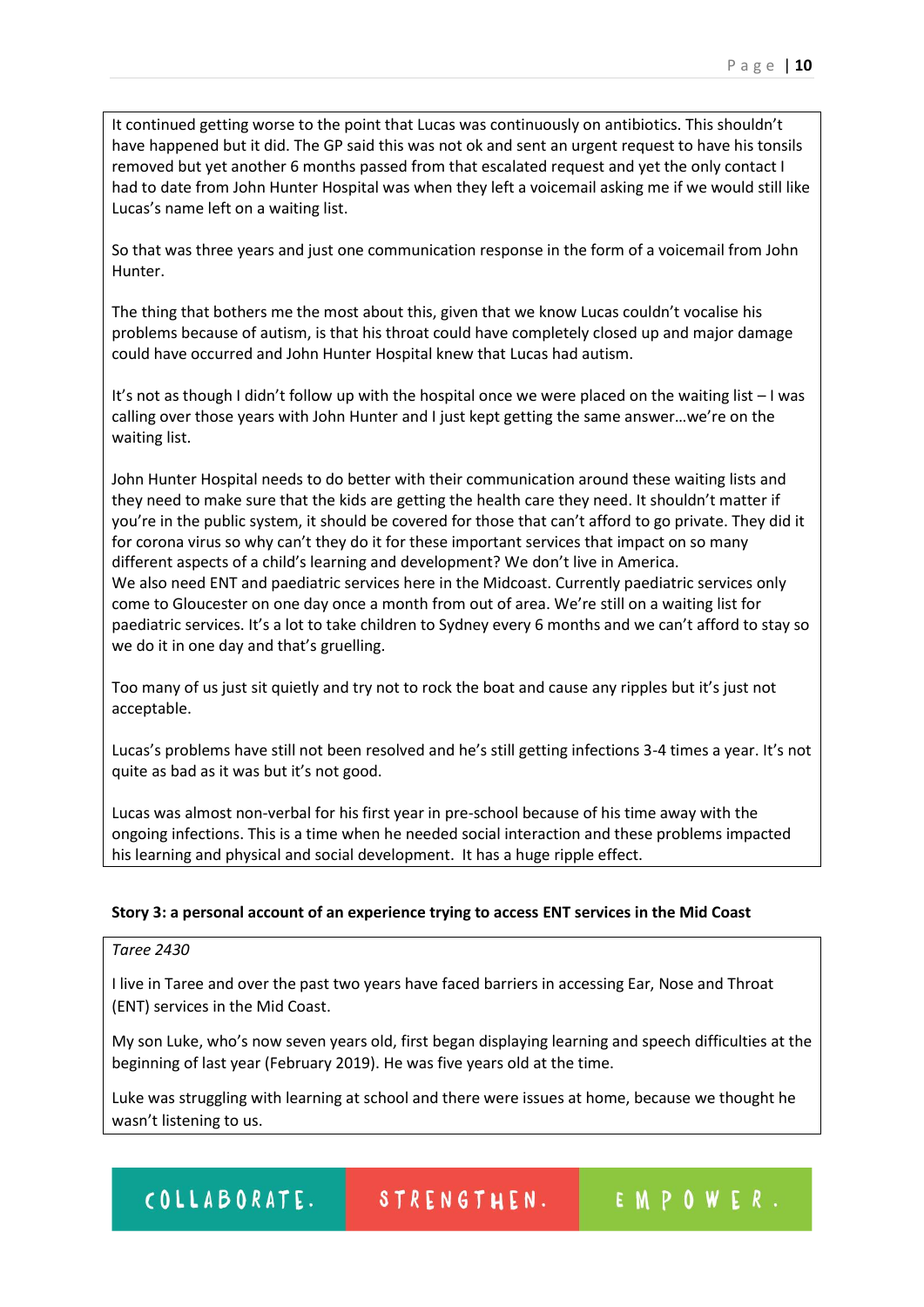Luke was also having some speech issues with pronunciation so I started him with speech therapist and although we did notice some improvement there were still some sounds he couldn't pronounce.

We spent around six months doing speech therapy before it was recommended that we get his hearing tested, which we did, and it was at this point that we discovered he had mild to moderate hearing loss in one ear and moderate hearing loss in the other. He was diagnosed with glue ear so he was referred to see an ENT.

It was the hearing loss that revealed why Luke couldn't pronounce properly because he couldn't hear the correct sound. We needed a referral to see an ENT, but of course, there isn't one in the Mid Coast, so it was recommended that we try to get into see Dr Indu Gunawardena, an ENT from the Central Coast who visits the Mayo Private Hospital in Taree once a month for a clinic.

Once we got an appointment with Dr Indu, it became clear that Luke needed grommets put in and his tonsils and adenoids removed. Dr Indu does not do tonsils at the Mayo Hospital so we had to travel to Gosford Private Hospital in order to have this operation done in May last year.

Due to risk of bleeding with tonsils being removed we had to stay 14 days near a hospital with an emergency department and ENT services so that required two weeks of accommodation. We had to bear the cost of accommodation on top of the out of pocket expenses for Dr Indu.

Luckily, we had relatives in Sydney so we could stay one week in Sydney. We do have private hospital cover so that covered some of the costs but we were still out of pocket \$2.5k. We pay a hell of a lot of money for private health insurance but private surgeons can charge whatever they want above the recommended Medicare amount. So in total we had \$4000 in the Doctor's fees and then Gosford Private Hospital cost \$5000 with one overnight stay. Private health cover met the hospital stay fees, Medicare paid about \$500 in surgery costs and private health insurance paid about \$200 for surgery fees. The remainder we had to pay as private specialist fees.

In addition to the specialist Doctor's fees there was approximately \$150 in petrol costs and \$500 in accommodation costs. It would have easily been \$2000 if we had to stay the entire two weeks in Gosford and we didn't have the relatives we could stay with in Sydney.

If we didn't have private health cover then we would not have been able to have this surgery done.

Since Luke's had the surgery he's greatly improved. His speech is fantastic, we know he can hear us now and he's not below in any learning milestones.

I think my experience shows that the Mid Coast region, and every regional and rural hospital needs an ENT. The Manning Valley has a lot of kids and there's so many with this issue and it's not easy for everyone to travel in order to get the necessary treatment.

I had a friend whose daughter had to have the same thing done and she had to take out a loan in order to have the surgery done. It's an expensive surgery to have to pay for and unless you have the means then it's out of reach for many people. The additional costs of having to travel and stay for two weeks in accommodation is also an added cost burden.

**Story 4: Breanna lives in Taree and has a six-year-old son Dexter who has suffered from ear infections since he was as young as one. Sadly, Breanna has been on what can only be described as a merry-go-round of ENT services due to the waiting periods and varying service levels across Mid North Coast locations.**

STRENGTHEN. EMPOWER. COLLABORATE.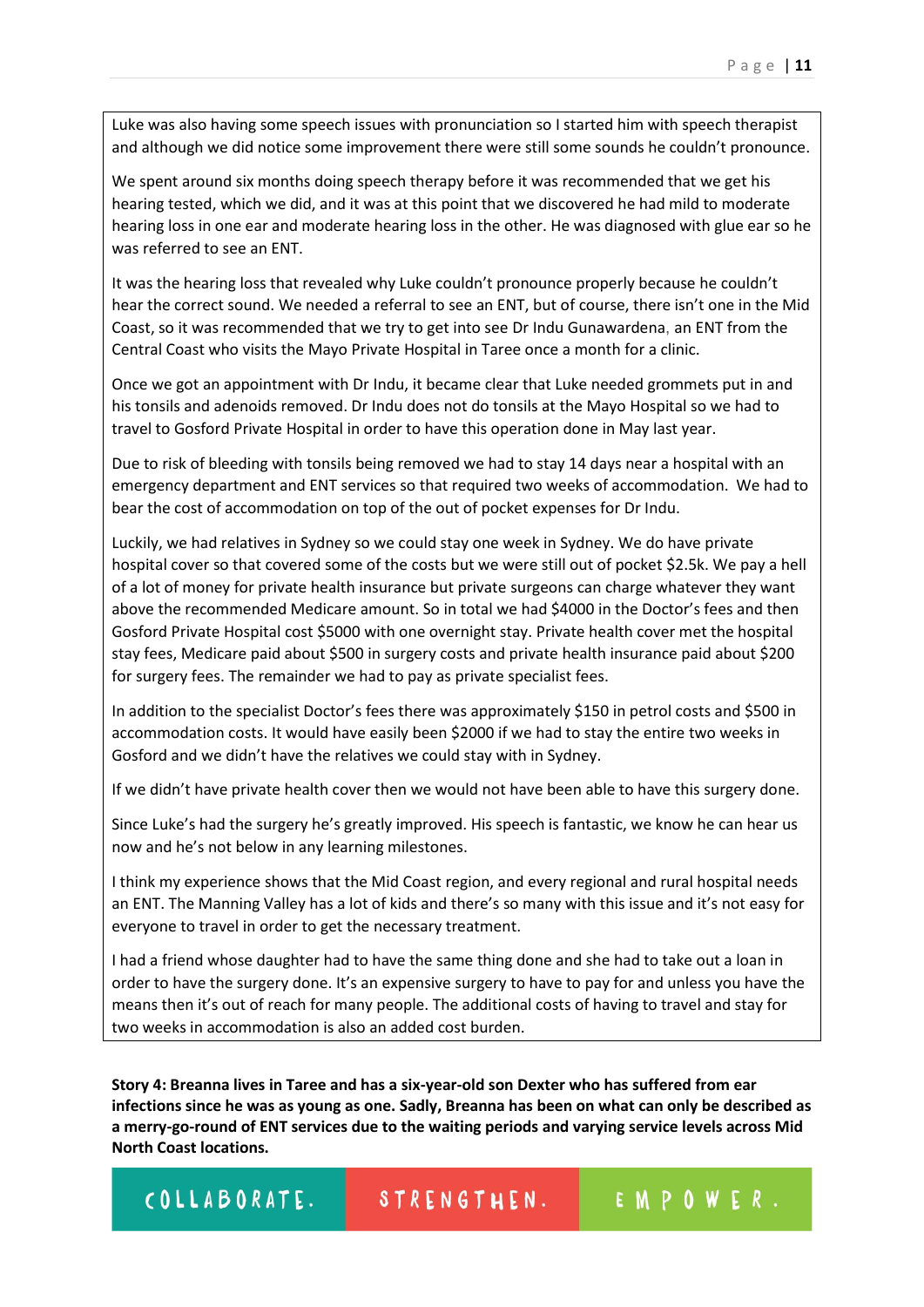I first noticed problems when Dexter was just one year old when he would smack his ears a lot and he would also pull on them.

Dexter's problems became much worse after he turned three in 2017 when he experienced about three to four ear infections within six months and each time our GP prescribed antibiotics.

Because I had glue ear as a child I was concerned that this could also be the problem for Dexter so I asked our GP if we could see an Ear, Nose and Throat specialist. I was living in Kempsey at the time and it was recommended that we see an ENT in Coffs Harbour.

I didn't have any private health insurance but I didn't want to be put on a waiting list so we decided to just pay the extra costs. For the initial diagnosis we would have spent approximately \$50 on fuel, \$200 in accommodation and around \$200 to see the ENT.

The ENT looked in Dexter's ears and said there was a lot of ear wax but didn't check his hearing. I was also told to put olive oil in his ears to remove the wax. Unfortunately, the ear infections continued and we had to keep treating them with antibiotics.

When Dexter started preschool a teacher asked whether his hearing had been checked and suggested that this could be the source of some of his problems so I took him back to GP to get a referral to have a hearing test which was done in Port Macquarie and this cost around \$100. There was some hearing loss so I then took Dexter to an ENT in Taree (where we were living now) and Dexter was diagnosed with a low form of glue ear. The screening test revealed his left ear was the worst. We were also told that it was a problem that could go away on its own. This was another \$200 appointment when we were again told to wait four months to see if it settles down.

This ENT, Dr Phillip Michael, then left Taree and there was no ENT in Taree.

A number of months passed and then I saw another ENT that was visiting Taree, Dr Indu Gunawardena. She also said it was something that can go away on its own and again that we should wait six months. When we went back six months later she then recommended surgery.

Because Dexter had other blood disorder complications I wanted a test screen run before he had surgery to ensure that he would be able to withstand it. Unfortunately, Dr Indu lost these blood test results and a number of months went by waiting for this to be resolved.

Nine months had passed and then suddenly I heard from the Dr Indu who was pushing to have the surgery done quickly over an upcoming weekend in November.

I lost confidence in this ENT, given the lost blood test results so I then asked to see a different ENT. We were then referred to Dr McArthur who again told us to give it another six months to see if it would go away. I then discovered he was a convicted sex offender (see SMH story below). [https://www.smh.com.au/national/nsw/convicted-child-sex-offender-quietly-exits-international](https://www.smh.com.au/national/nsw/convicted-child-sex-offender-quietly-exits-international-grammar-school-board-20171027-gz9i7u.html?fbclid=IwAR2zYB5wgXibb4apl8uddhpVCm7GM7ClW3ckFDI3dIeiRS8JRyp904-ApAc)[grammar-school-board-20171027](https://www.smh.com.au/national/nsw/convicted-child-sex-offender-quietly-exits-international-grammar-school-board-20171027-gz9i7u.html?fbclid=IwAR2zYB5wgXibb4apl8uddhpVCm7GM7ClW3ckFDI3dIeiRS8JRyp904-ApAc) [gz9i7u.html?fbclid=IwAR2zYB5wgXibb4apl8uddhpVCm7GM7ClW3ckFDI3dIeiRS8JRyp904-ApAc](https://www.smh.com.au/national/nsw/convicted-child-sex-offender-quietly-exits-international-grammar-school-board-20171027-gz9i7u.html?fbclid=IwAR2zYB5wgXibb4apl8uddhpVCm7GM7ClW3ckFDI3dIeiRS8JRyp904-ApAc)

Unfortunately, Covid19 then broke out and this has put a pause on everything. I have been referred to a fourth ENT specialist in Newcastle and again this will be in the private system and I'll have to pay more fees and travel expenses.

COLLABORATE.

STRENGTHEN.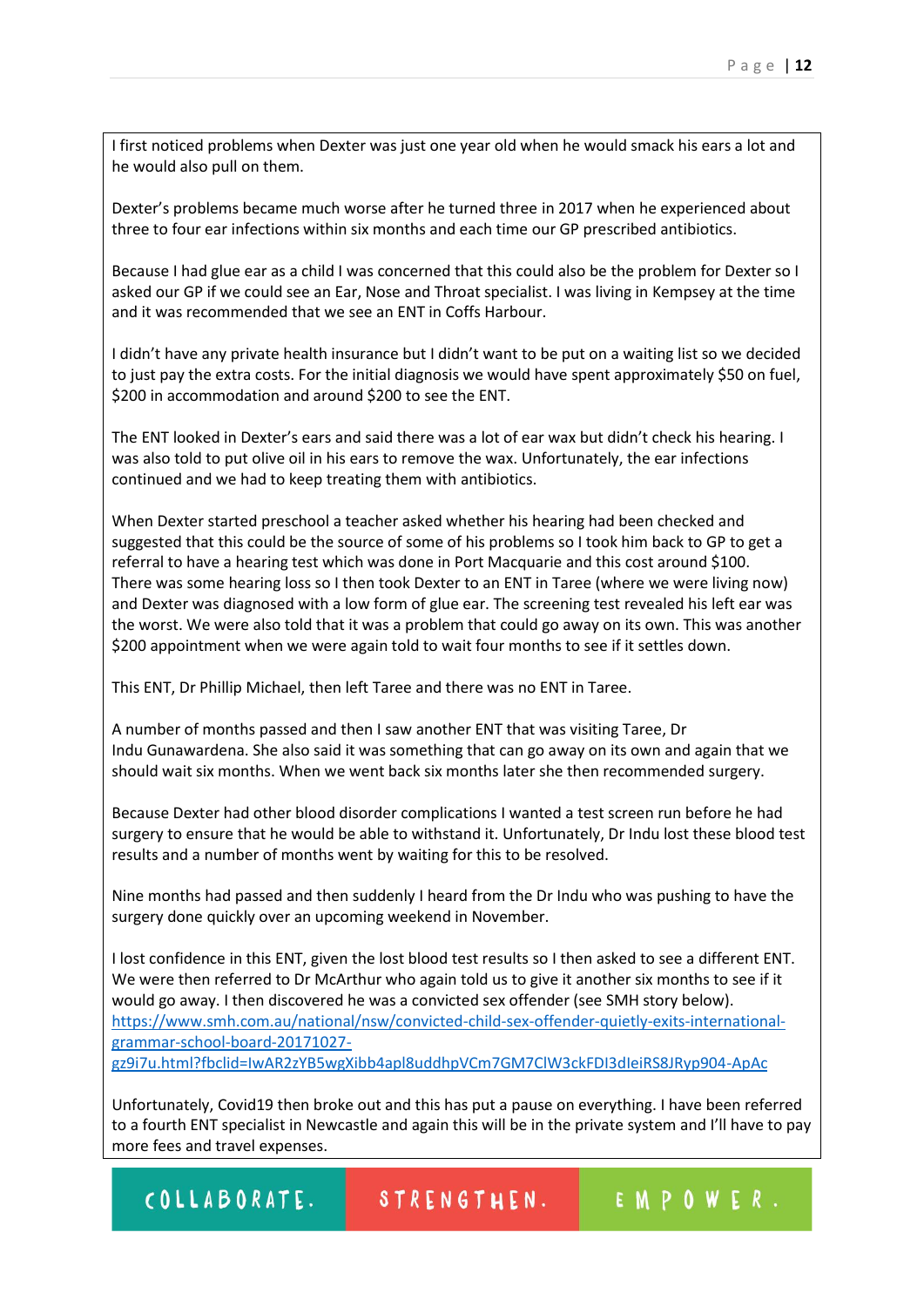Throughout these past few years, I am out of pocket thousands of dollars by having to pay privately for these ENT services, which still have not resolved Dexter's issues. Dexter still has hearing problems and I find I need to repeat things a lot for him. He also has behavioural problems and we do not know if that is linked with the hearing difficulties.

I wonder why these private specialists are pushing children back six months at a time. It's been three years and we've gotten nowhere. I didn't want to go through the public system because of waiting periods but as things have turned out I may as well have because I've not had Dexter's health issues resolved.

We need a dedicated ENT in this Mid Coast region and the costs need to be covered under the public health system. We simply can't afford to keep waiting for these services because too much is at stake for our children's health and wellbeing.

# **Story 5: Melissa is a proud mother of two beautiful girls. Melissa would like to share her "ear health journey' with her second daughter, Melinda.**

Melinda was born in 2012 at Manning Base Hospital in Taree, NSW. A healthy baby, she underwent the standard health screenings in hospital including the State Wide Infant Screening Hearing (SWISH) program, which she passed.

Melinda was enrolled at Girrawong Preschool at Purfleet from the age of 2 ½. It was here, in 2015, that she had her first hearing check offered through Biripi Aboriginal Corporation Medical Centre as part of a routine screening program for Aboriginal children at preschool. This screening test found that she had Glue Ear (Otitis Media) and it was recommended that she be followed up with her local doctor and to have her hearing re-checked at the next screening. When Melissa reported these results to her mother (Melinda's grandmother) she discovered that her brother (Melinda's uncle) had glue ear as a child and needed grommets. This was the first time Melissa had ever heard of Glue Ear. She was given a factsheet and the doctor prescribed antibiotics – the first of many scripts for Melinda.

At a before school hearing screening assessment in 2016 for her oldest daughter at Hearing Australia, Melissa told the clinician that she was worried about Melinda. She always had a runny nose. Her speech was fine but Melissa had to repeat herself a lot when talking to Melinda. Luckily, Hearing Australia offered to do an assessment on the spot, without an appointment. The audiogram showed mild-moderate hearing loss in both ears and tympanometry showed that Melinda had fluid behind her eardrum (i.e. she had middle ear pathology).

Melinda needed to be seen by an ENT Specialist. It was hard to get on the ENT list here unless you have a lot of money.

Melissa asked her GP for a referral to the ENT clinic run monthly at Biripi. In June 2016, she got a place on the waiting list and had to sit in the clinic and wait for 3 hours to see the ENT. The Doctor was great but it was hard having to wait for so long as he had a lot of people to see.

The ENT asked if Melinda snored – yes, she did – so recommended that she have her adenoids out. Melissa stated that "he was talking all doctorly, he answered her question and concerns", he said she would hear from him soon and Melinda was added to the waiting list for surgery.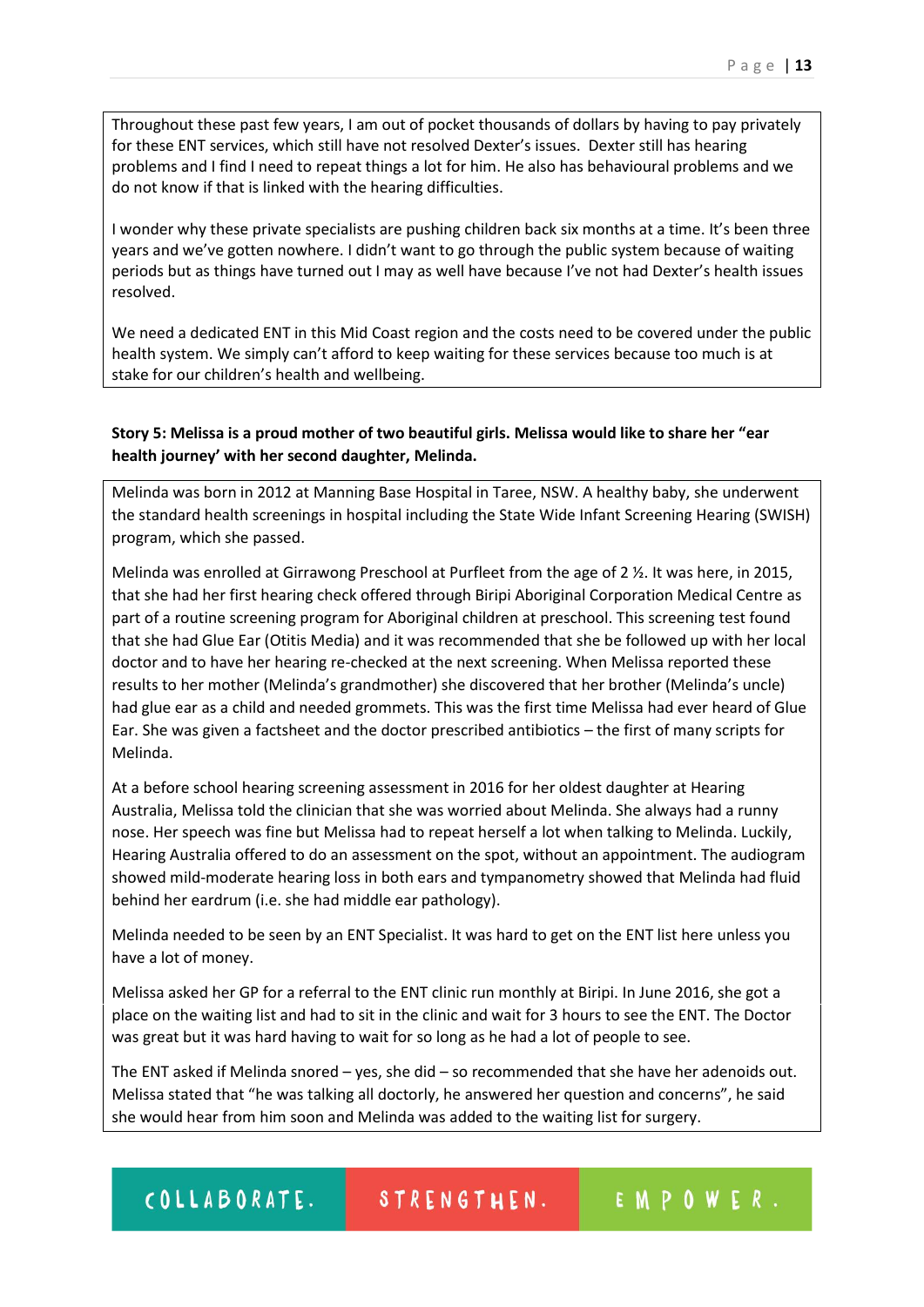In November 2016, Melinda had another hearing screening at Girrawong Preschool. Again, the assessment showed she had Glue Ear. She was followed up by the GP and prescribed more antibiotics for the infection. Melinda seemed to recover between times and her hearing fluctuated a lot. It was at this time that Melissa asked for a referral to a private ENT at the Mayo Hospital as she was so worried that Melinda was going to have really damaged ears if she had to keep waiting. She knew this was going to be very expensive.

Melinda was offered an appointment to have surgery at John Hunter Children's Hospital in Newcastle in April 2017, so she did not end up having to pay to see the private ENT. It was a big deal to drive to Newcastle, about 2 hours south of Taree. The appointment was scheduled for 9:15am so they had to leave at 6:00am. Melinda was 4, care needed to be organised for Melinda's sister and both Melissa and her partner were on their P plates so it was a stressful drive.

The doctors at the hospital were all really nice. Melinda was told she would have a sleep. She wanted her dad to go in to the operation with her so Melissa had to wait anxiously in the waiting room. They removed her adenoids and inserted grommets. Fortunately, they were able to come home the same day. They returned to Newcastle for a 4-6 week follow up with the ENT.

There was a specific care regime that Melinda and her family had to take with the grommets. Melinda was really worried about the grommets coming out but she did everything right and kept them dry. The teacher commented that she was more interactive in class. They just had to make sure the noise level wasn't too loud. The grommets came out naturally after 6 months.

Melinda had another hearing check through Biripi. She had more infections, more runny noses, more antibiotics.

Melissa had to explain to her extended family about the importance of blowing Melinda's nose. Some of her cousins were mean to her, saying she was deaf.

In June 2018, when Melinda was 6 years old, Melissa received a letter stating Melinda was on the waiting list for more surgery at Maitland Hospital. In October that year, where she had grommets inserted and prescribed a steroid spray as her nasal tubes were narrow.

Melinda was in Year 1 at Taree Christian College. Fortunately, her classroom teacher had a personal experience with grommets so was very mindful and attentive to Melinda's hearing. It was at this time that Melinda was referred to the Learning Centre as she was showing delays in reading and sound blending.

A hearing review at Hearing Australia in July 2020 showed that Melinda's hearing was normal. This was very confusing – how could that be? Her hearing was fluctuating so much.

At school, the support teacher wrote a letter of support suggesting that Melinda be seen by the local Itinerant Hearing Support teacher. While her hearing was normal on testing, she had significant scarring on her eardrums and the Itinerant Support teacher suggested she might have Auditory Processing Disorder. That same day, Melissa took Melinda straight to Hearing Australia to make an appointment for the Auditory Processing Disorder (APD) test. There was to be a \$170 charge.

At the assessment in October 2020, Hearing Australia was unable to conduct the complete APD assessment because Melinda was showing significant hearing loss on the left side. Hearing Australia did not charge the fee as the test was incomplete. She will try the assessment again in January 2021. It has been recommended that Melinda needs a hearing aid and teacher's microphone in the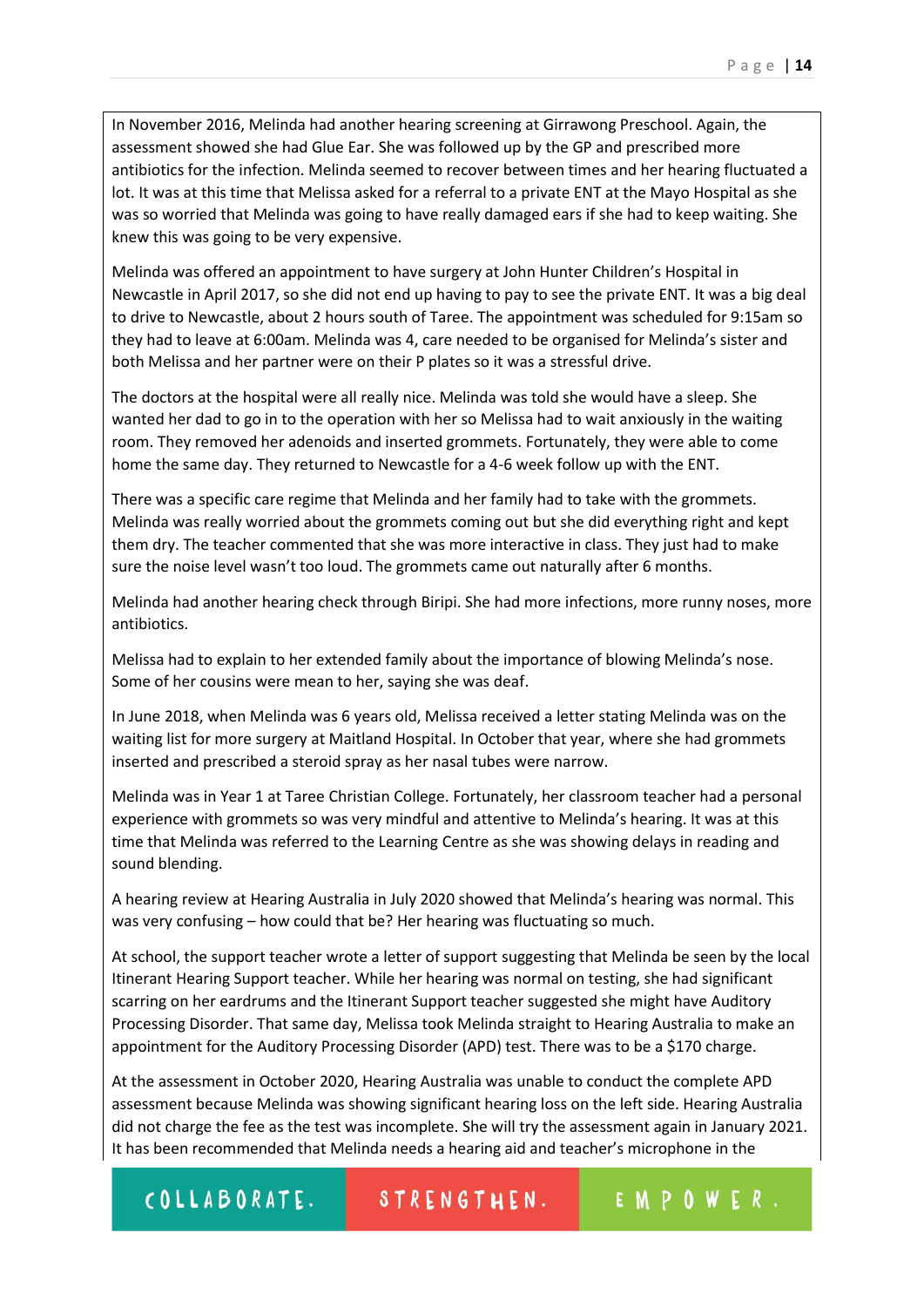classroom. Fortunately, there is funding available to cover the costs of this equipment, which is about \$1600.

Melinda needs 1:1 support for learning at school. She finds it hard to read, she cries and says she doesn't want to go to school. She is a great visual learner and a good cook, is very hands on and a great artist. However, she struggles with academic work at school as a result of her hearing and processing difficulties.

Melissa found it difficult navigating the system and having to go to multiple places for different appointments. She would have liked more information to help her and less waiting time. She had to push a lot to get the services needed for her daughter and she imagines what it might be like for other parents who have no support and no car to travel to see specialists.

## **Story 6: A personal account of Lauren's experience trying to access ENT services in the Mid Coast**

## *Wingham 2429*

My daughter Katie is now six years old and first began experiencing breathing and sleep problems at the beginning of this year.

Katie has asthma, some learning disabilities (ADHD) and sensory issues but she began snoring and having additional breathing problems. We took Katie to our regular Laurieton-based GP who diagnosed breathing difficulties aside from her asthma and she also had enlarged tonsils.

Katie wasn't listening on top of her ADHD and this was impacting on her learning. Katie's school mentioned it so we got a hearing test done which revealed Katie's hearing was really bad in her right ear, half of normal hearing in her left and in her right ear hardly anything.

She was given a referral to John Hunter Hospital but we had to keep waiting initially in two-week blocks and then after a while I was told that there was a waiting list for two years just for an appointment to see the ENT specialist which was going through the public health system. It was at this point I then considered going to a private specialist.

I was told about *Dr Indu Gunawardena*, a specialist from Gosford who visited Taree once a month and it took us two months to get an appointment. Her costs were not cheap, approximately \$1770 for her and \$700 for the anaesthetic and another \$200 to stay overnight at Gosford Hospital. Then we had to pay another \$2000 for a hotel to stay, 7-10 days with food expenses. This stay was required because of the nature of the surgery and needing to be close to a hospital with ENT services in case there were post-operative complications.

During the surgery Katie had her tonsils removed and one grommet placed in each ear and two months ago. We were trying to go back for another visit because of some post-surgery problems (Katie developed some problems in her right ear - full of blood and wax, the grommet moved a fraction). This was another \$120 to get a script for eardrops, which cost \$40.

To cover the costs for Katie's surgery and treatment we've had to borrow \$4000 from family and we're still paying that off week by week. We were saving for a house and what savings we did have had to go towards this treatment.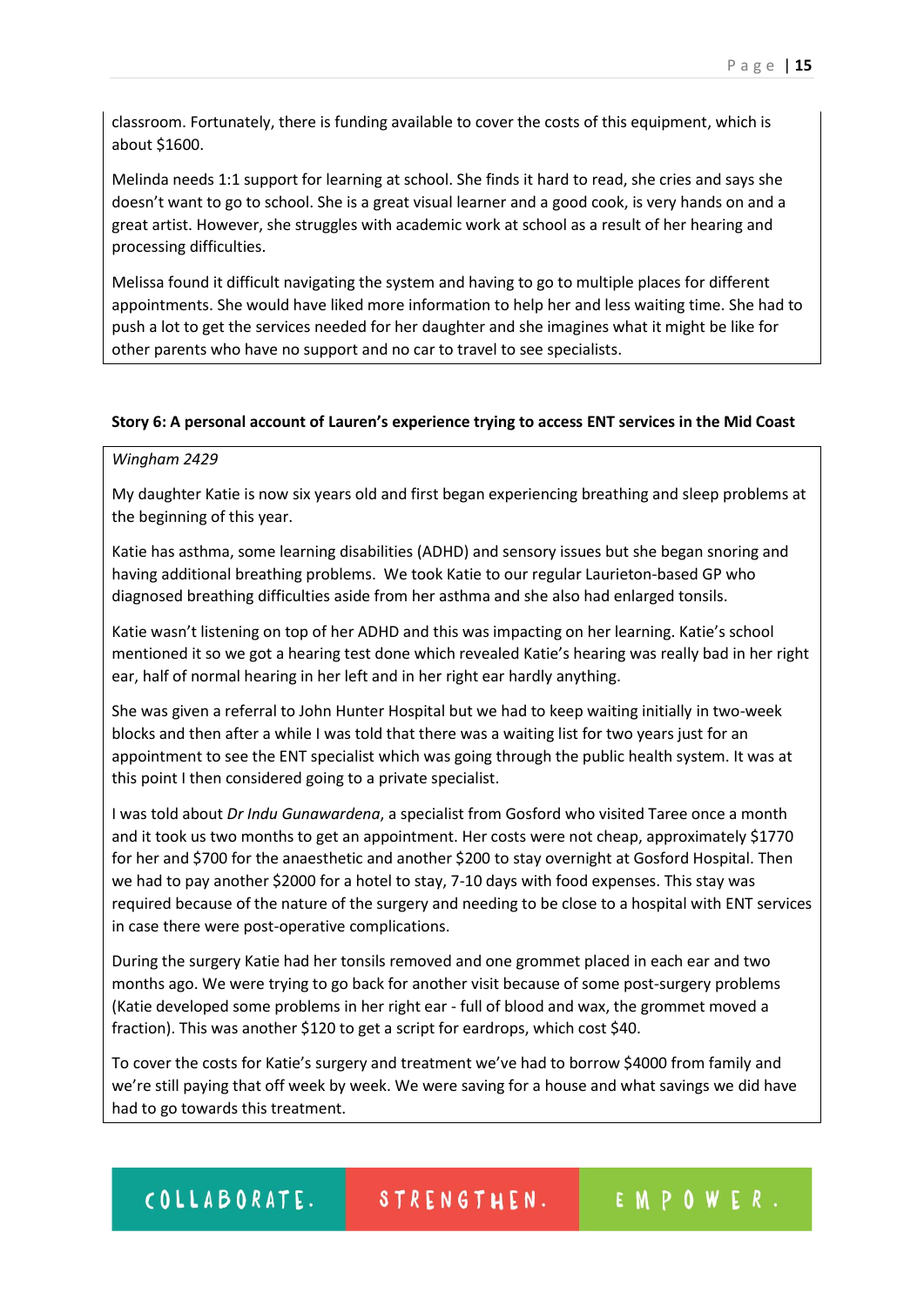In total, Katie's treatment cost \$8000, which also included accommodation costs for a two bedroom self-contained hotel with laundry and kitchenette due to the length of our stay.

Since having the surgery Katie's been pretty good, I've noticed a difference in her hearing and breathing. The drops are finished now but you can still see the grommet. I'm concerned that she might need another follow up surgery and I just can't afford it.

I find it so frustrating that it's so hard to find an ENT in the Mid Coast region and in order to have the treatment you have to go private and not many people can do that. This region definitely needs an ENT specialist based here and the costs need to be more affordable through the public health system.

# **Story 7: My name is Martha Katsamangos. I have been asked to write about my experience with my 4-year-old son and our local rural health service.**

#### *Wingham 2429*

When my son, Nash was a baby he presented as a normal baby. By age 3, Nash was diagnosed with a speech delay after being assessed by a speech therapist that visited the local preschool. He also was displaying behavioural issues and was roughly 12 months behind in his development.

This led to Nash being referred to a paediatrician and occupational therapist.

The paediatrician report said Nash appeared well and healthy and there was a probability that Nash had ADHD as well as a speech delay. He recommended Nash see an ENT to investigate further and a follow up appointment in about 12 months to see if his behaviour had improved with time before he was given a diagnosis.

Nash was continuing to receive fortnightly ½-hour appointments with the speech therapist that attended the preschool. Hunter Rural Health Service provided these appointments. 10 hours of service was funded through this program.

The preschool had numerous children with various issues and hosted a morning tea and information session on the NDIS hosted by Northcott. I was invited to attend. That day I started a claim for NDIS services for Nash.

I took Nash to an occupational therapist at a cost of \$170 and for another \$170; they wrote me a report to submit to the NDIS to support my claim. I submitted my claim with the assistance of Northcott and received \$20,000 to spend on therapies and the like. He is now on his second NDIS plan this one provides \$24,000 in support.

This should have allowed Nash to access weekly appointments with a speech therapist and an OT and to spend time with a disability support worker. However, there were no speech therapists available. They all had waiting lists of over 3 months and most were over 6 months.

It took about 5 months to get him in to see the speech therapist. Thank goodness, they prioritised him ahead of others or our wait would have been longer.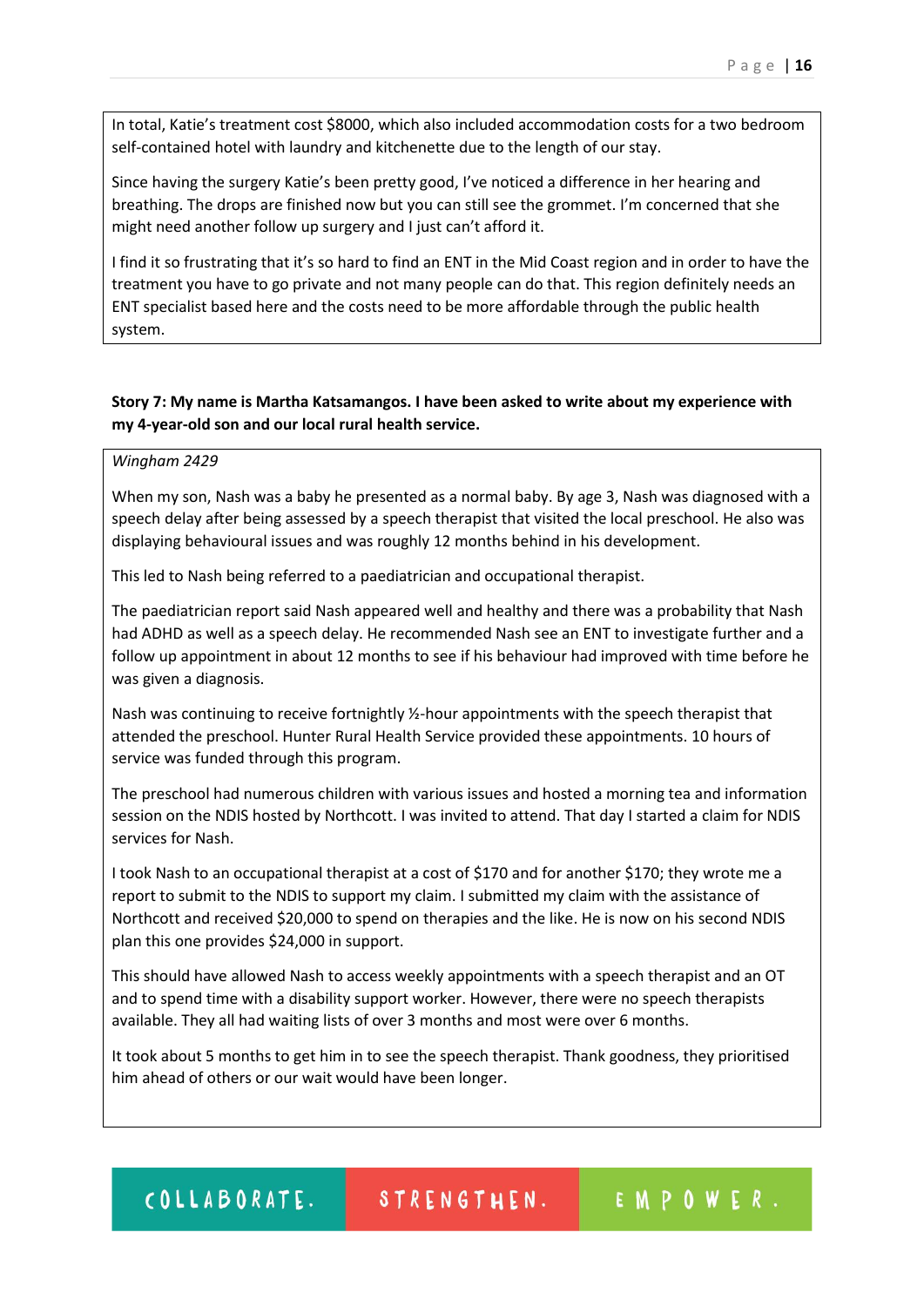Nash did not make a lot of progress with the speech therapist. His behavioural issues and medical issues were a huge barrier to his learning.

He had several hearing tests throughout the course of time and the nurse who did them told me Nash was fine, he did have some fluid in his ears, but to blow his nose every day until he was ten.

Nash had an appointment in the first half of 2020 to see the ENT Dr DeHaan. He is the only ENT within 2 hours drive. He works privately. I was told a free one was a 5-6 year wait and at least a 2 hour drive.

Then we had COVID-19 and the ENT appointment was cancelled indefinitely.

Nash finally attended an appointment in June 2020 and Dr Dehaan informed me he had received the hearing test results and Nash's ears were terribly blocked. He said, if you thought about the times when you had water stuck in your ears that is how Nash's ears were all the time. No wonder he was so frustrated and unable to learn, he had missed so much, it was as if he had his head underwater!

He told me he thought Nash's condition could be improved by a tonsillectomy and possibly his adenoids removed to let his ears drain. There were no guarantees it would work and Nash could require grommets after the tonsillectomy. Through Dr Dehaan, the surgery would not be free. He told me a rough estimate of around \$4000 for surgery and private hospital stay and a further \$1500 for grommets.

I did not have the money. I had to tell Dr Dehaan I would save up, come back, and book in then. If I had the money, they could have done the surgery the following week.

I went back to my GP to see if we could find any other options. As a single mother of 5, who was unable to work, I was really worried I wouldn't be able to get the money or get it in a reasonable time, I am embarrassed to say, my household lives week to week, pay check to pay check. There is usually nothing left to save.

He rang every option he could find and the quickest wait under public health was roughly 3 years and hundreds of kilometres away. Nash was due to start kindergarten in a few months - January 2021.

It was important to me he had the ability to learn and hear when starting school. I did not want him to have to wait and spend 6 years with his head underwater, unable to learn, as I know he is very smart. In 6 years, he would be nearly in high school, his schooling would be seriously affected, his mental health would suffer and my own as his main support.

I had to get the money as quickly as possible. I used my Centrelink mid-year lump sum after they balanced my payments, the \$550 coronavirus supplement payments for all my children, plus anything else I could put aside fortnightly until I saved enough. His father contributed some too.

In August 2020, Nash had his tonsillectomy surgery. He did not need his adenoids removed.

This made the total cost around \$2500. We had a follow-up appointment 2 weeks later and Nash's ears and hearing tested as normal!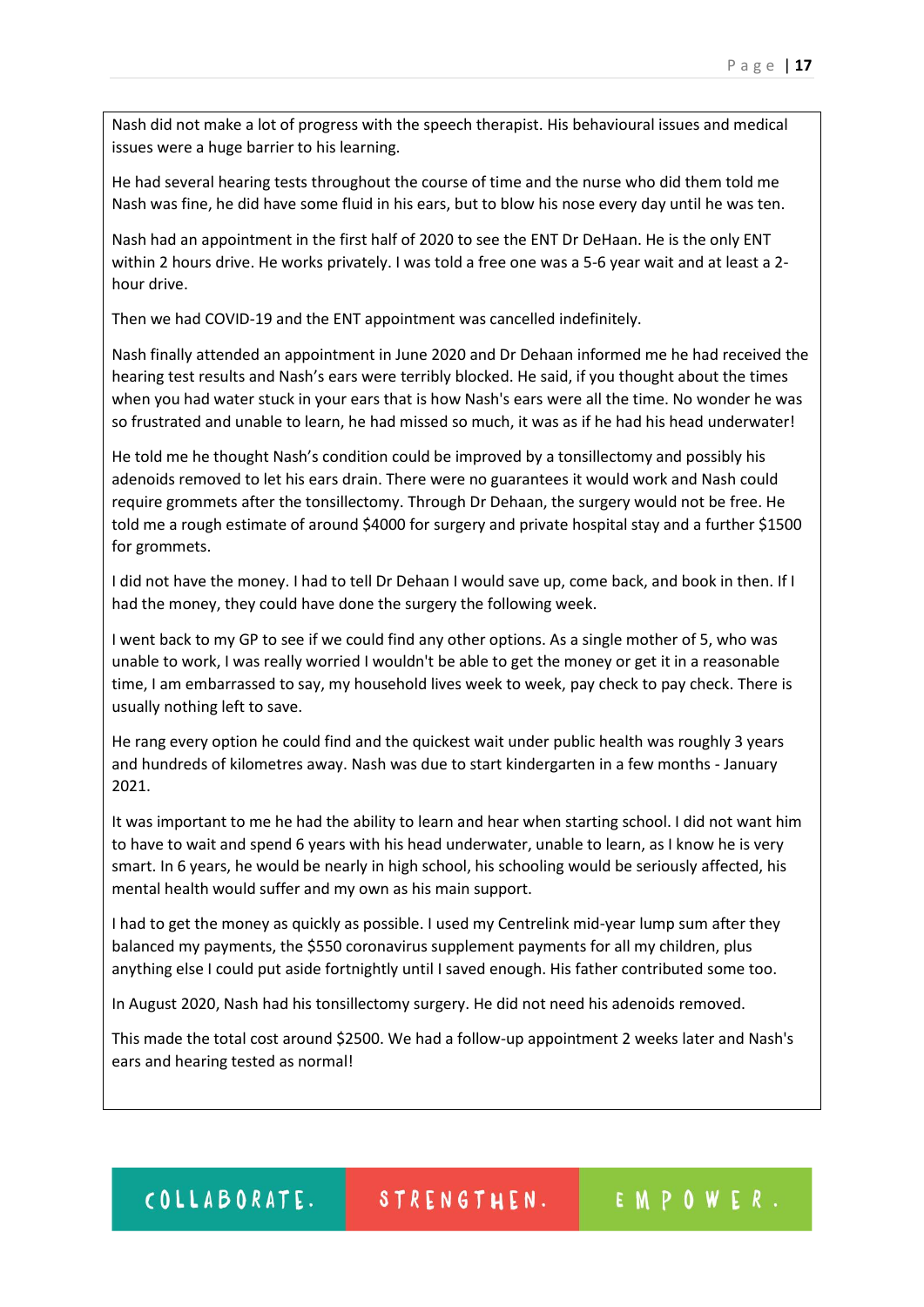It's October now and the difference in Nash is amazing. He can hear, he is learning to talk and he has so much to say. It has made a huge difference; he is happier and is more engaged in life. He is able to make connections with people in a positive way and it has helped the whole family as well as Nash.

Nash does have more medical appointments to attend. He is due to go back and get his hearing tested again soon. With another follow-up with Dr Dehaan, I pray we are in the clear with his ears. His speech and occupational therapies are continuing and will for the near future.

I have found that my main barrier to accessing health services for Nash is cost and the lack of services, free or paid, in our area. I would love to see these issues addressed. I hate to think of all the kids waiting 6 years to be able to have a 45-minute operation, knowing how much it affects the child and their family.

Edit: 6 weeks after the surgery Martha has received an invoice from the anaesthetist for \$1200, additional to the expenses already paid. Martha has also been advised that further surgical intervention may be required in the near future.

# **References**

- Australian Early Development Census, Data Explorer, 2018; Available from: <https://www.aedc.gov.au/data/data-explorer>
- Edwards, K. Fernandez, R. Rimes, T. Stephenson, L. Smith, R. Son, J. Sarkozy, V. Perkins, D. Eapen, V. Woolfenden, S. 'Happy, Healthy, Ready – working with early childhood non-government organisations for developmental surveillance for vulnerable children', *Australian Journal of Advanced Nursing*, 2020, 37 (4), pp.37-46.
- Edwards, K. Rimes, T. Smith, R. Fernandez, R. Stephenson, L. Son, J. Sarkozy, V. Perkins, D. Eapen, V. and Woolfenden, S. 2020, 'Improving Access to Early Childhood Development Surveillance for Children from Culturally and Linguistically Diverse (CALD) Background', *International Journal of Integrated Care*, 2020, 20(2): 3, 17.
- Hertzman, C. and Power, C. 'Child development as a determinant of health across the life course, *Current Paediatrics*, 2004, 14 (5), pp.483-443
- Mid Coast Council, Community Profile, SEIFA, 2016. Available from: https://profile.id.com.au/midcoast/seifa-disadvantage-small-area?SeifaKey=40004

National Framework for Universal Child and Family Health Services, *Australian Health Ministers Advisory Council*, July 2011; Available from: https://www1.health.gov.au/internet/publications/publishing.nsf/Content/nat-fram-ucfhshtml#:~:text=The%20National%20Framework%20for%20Universal%20Child%20and%20Fami ly,aged%20zero%20to%20eight%20years%20and%20their%20families

- Our Futures Matter, Districts and LGA Insights, Mid North Coast, Available from: https://www.theirfuturesmatter.nsw.gov.au/investment-approach/district-and-lga-insights
- Schmied V. Fowler C. Rossiter C. Homer C. Kruske S. (2014) 'Nature and frequency of services provided by child and family health nurses in Australia: results of a national survey'. *Australian Health Review* 38, 177–185.

| COLLABORATE. | STRENGTHEN. | EMPOWER |
|--------------|-------------|---------|
|--------------|-------------|---------|